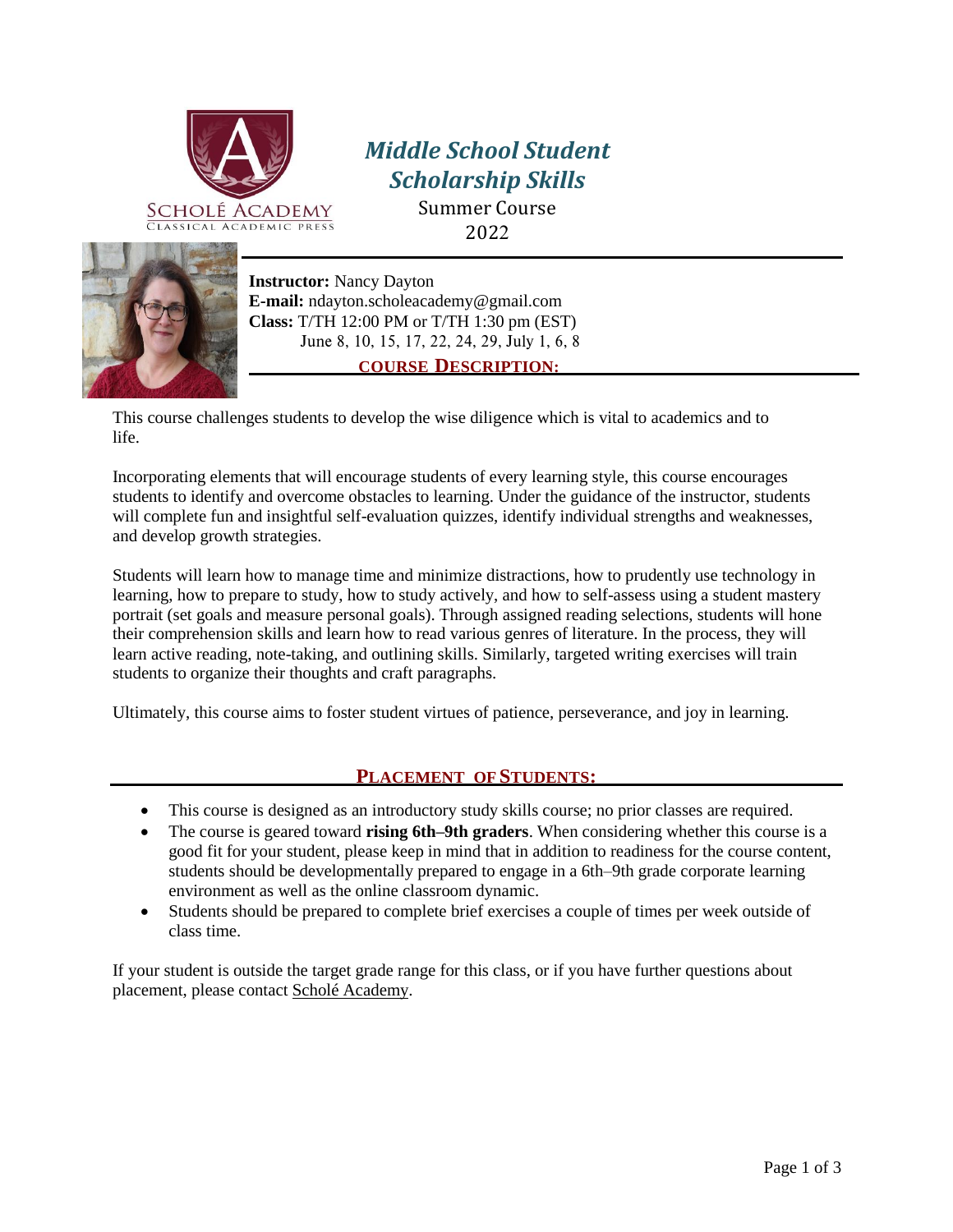## **REQUIRED TEXT:**

*None***.** This course draws on *How to Read a Book* by Mortimer Adler as a primary text, adapting its goals and scope to fit the needs of younger students. (This book is not required reading.)

*The instructor will provide students with all requisite materials electronically, to include diagnostic quizzes, selected essays, and correlating exercises.*

### **OFFICE HOURS:**

**If a student or parent would like to schedule a time to speak outside of class, please email the instructor with a suggested meeting time.** During "Office Hours" students may raise questions, seek assistance, or review class material. This can happen via email or a meeting in the Zoom classroom. Your instructor will do her best to respond within 24-48 hours; please keep in mind that she likely will not respond immediately to messages after 5 p.m. EST Monday-Friday and messages sent on the weekend.

#### **STUDENT EXPECTATIONS:**

The following is taken from the Scholé Academy Student-Parent Handbook:

#### *Necessary Skills/Basic Requirements*

Students enrolling in Scholé Academy courses should be able to write and communicate at their grade level.

Participation might be anything from active listening to asking a question or sharing an idea. To facilitate all students' ability to meet these expectations, the instructor will encourage an atmosphere of thoughtful, cordial engagement with material and plenty of opportunity for student questions and responses.

Note: Attendance is flexible for summer courses; while attending every class is optimal, students may attend as they are able. Recordings will also be provided for missed classes.

#### *Attitude & Behavior*

When students enter the classroom, they are committing to a joint pursuit of truth with their fellow pupils. In order to uphold an atmosphere where this is possible, all parties must maintain a posture of respect toward the material, toward one another, and toward the instructor. Students should strive to uphold these virtues in the classroom:

- humility
- patience
- constancy
- temperance/studiousness

At the same time, developing these virtues is the goal of this class, and grace will be extended as students learn and grow.

### **STUDENT GRADING AND EVALUATION:**

*No grades will be assigned* for summer courses.

**Note:** Summer courses are not designed to be used for credit.